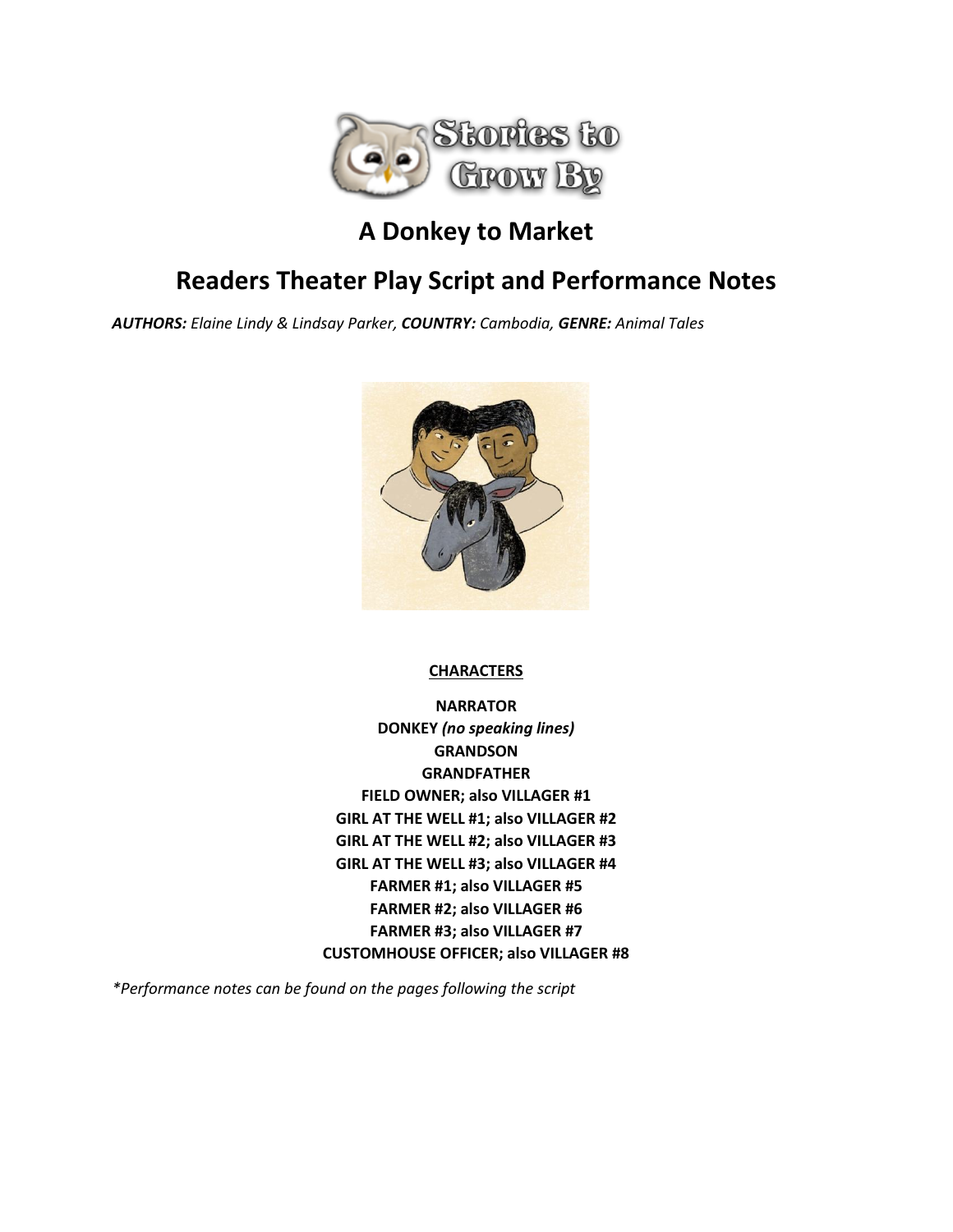## **Scene 1 – Outside Grandfather's Home**

[**Stage Set**: The stage is divided into three sections. The opening scene takes place at the very front of the stage. The stage is divided into three sections - the first section is for Scene 2 and shows FIELD OWNER'S pastures and a well, the middle section is for Scene 3 and shows a Customhouse's counter, and the 3rd section for Scene 4 shows the village of Kompang, with market stands and stalls. (**See Performance Notes** for set ideas, and how to make the well, the Customhouse counter, the market stands and stalls.)]

[DONKEY is on all fours, milling around and pretending to graze.

[NARRATOR enters.]

#### **NARRATOR:**

Hello, everyone. Welcome to "A Donkey to Market," a folk tale from Cambodia. That's the donkey. (*Donkey looks up, startle*d) And there's the market (*gestures to the set of the village of Kompang*) The story is brought to you by *Stories to Grow by*. (*Donkey shrugs and returns to grazing*)

[NARRATOR steps forward.]

#### **NARRATOR:**

Long ago in Cambodia, an old man once lived with his grandson. Together they raised a baby donkey—that's called a "foal" (pronounce: FOLE). When the foal grew up, it became a handsome animal with smooth, brown fur.

[GRANDFATHER and GRANDSON enter. They come to the front of the stage, in front of all of the set pieces. GRANDSON is carrying a feed bucket and stalks of hay.]

#### **GRANDSON:**

Grandfather, please hand me some feed for the donkey.

#### **GRANDFATHER:**

Here you go. (*pats Donkey*) Just look at him. Our donkey is so plump and healthy.

[DONKEY acts proud and swishes her or his tail.]

#### **GRANDSON:**

Definitely! I have never seen a better-looking donkey.

#### **GRANDFATHER:**

Certainly makes you think about–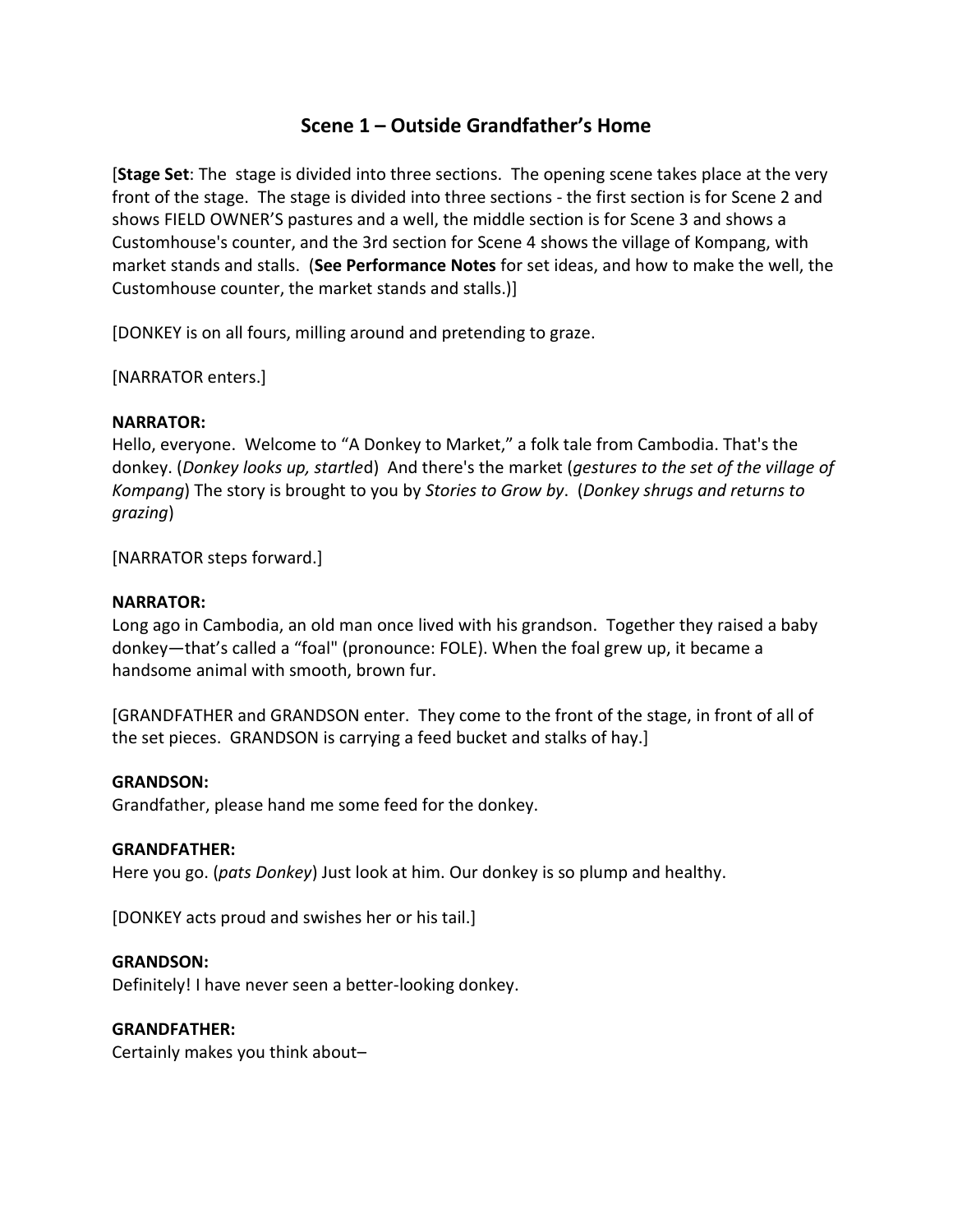**GRANDSON:**

What?

## **GRANDFATHER:**

Well the truth is, he would fetch a good price at market.

[DONKEY gasps and looks alarmed.]

**GRANDSON:** What? We're going to sell him?

#### **GRANDFATHER:**

(*pats Donkey*) Not to worry, now. You'll have fun with your new owner.

[DONKEY is skeptical.]

#### **GRANDFATHER:**

Maybe your new owner will have fields of spinach!

[DONKEY is VERY interested.]

#### **GRANDSON**:

Well, I'm going to miss this donkey—but if you're sure we can find him a good home ...

#### **GRANDFATHER:**

Yep. We'll be sure of it. But finding the right buyer won't be easy.

#### **GRANDSON:**

Why is that?

#### **GRANDFATHER:**

Everyone in our village already HAS a donkey. (*ponders in thought for a moment*) You know, the village of Kompang (pronounce: KOM-pang) is far away. I'm guessing many families out there don't have donkeys yet. But how do we get our donkey all the way to Kompang without tiring him out? If he looks tired, he won't fetch the best price.

#### **GRANDSON:**

(*to Donkey*) You're a handsome guy, and we want you to look your best!

[Donkey beams.]

#### **GRANDSON:**

Grandfather! What if we walk next to the donkey instead of riding him? Then he won't get too tired.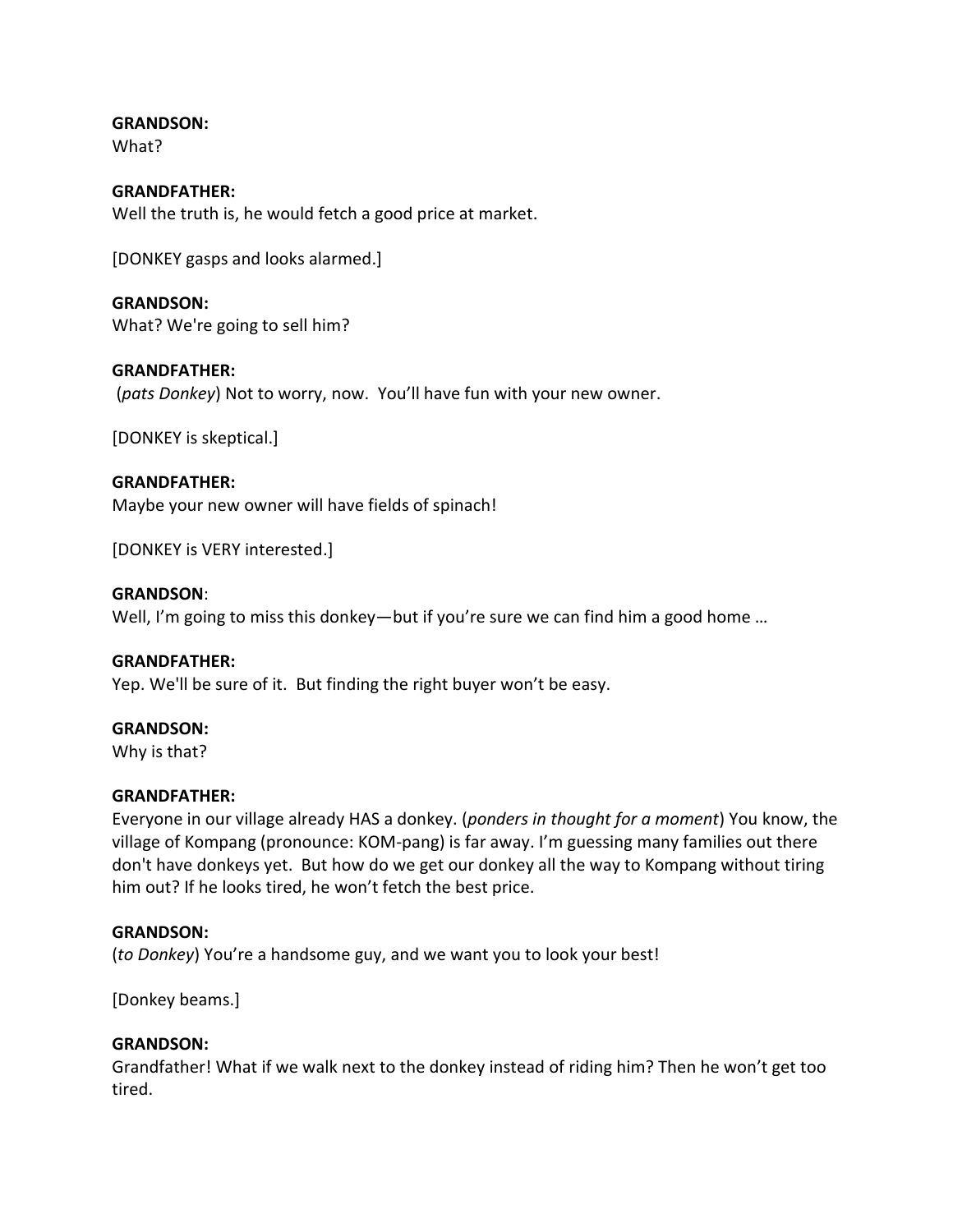#### **GRANDFATHER:**

What a smart fellow! Just like your grandfather. Why not? We're strong and healthy. It's a beautiful day to get started on a nice long walk. Let's do it!

#### **GRANDSON:**

Great! I'll get him ready.

[GRANDSON picks up the rope and places it around DONKEY's neck.]

#### **GRANDSON:**

(*to Donkey*) Ready?

[DONKEY nods.]

#### **GRANDFATHER:**

Let's go!

[GRANDFATHER, GRANDSON and DONKEY walk in a big circle, staying in front of the set pieces, and head toward FIELD OWNER.]

[FIELD OWNER enters and stands out in front of the well pretending to do farm work.]

#### **FIELD OWNER:**

(*calls to Grandson and Grandfather*) Hey there! Be careful, you two! The field is full of thorns.

[As GRANDFATHER and GRANDSON cross the field, they say "Ouch!" and "Oh, my!" as they pretend to come upon thorns.]

#### **FIELD OWNER:**

(*to Grandfather and Grandson*) Didn't you hear me tell you about the thorns? Yo! Shouldn't at least ONE of you ride that donkey? Why suffer the thorns?

#### **GRANDFATHER:**

Maybe the fellow has a point. (*gets stuck by a thorn*) Ouch! All right, then. Grandson, why don't you get up on the donkey? He's not strong enough to hold us both, and you're lighter. Go ahead, have a ride.

[GRANDSON pretends to get on DONKEY by straddling one leg over DONKEY, who remains on all fours, and then the other leg. Depending on the ability and inclinations of the actors, GRANDSON and DONKEY could move forward in a way such that when DONKEY walks ahead, GRANDSON also walks at the same pace. This way, it looks like GRANDSON is "riding" DONKEY. Alternatively, GRANDSON could straddle DONKEY but then stand behind DONKEY. This also gives the appearance that GRANDSON is "riding" DONKEY as GRANDSON and DONKEY move forward together. GRANDFATHER holds the rope.]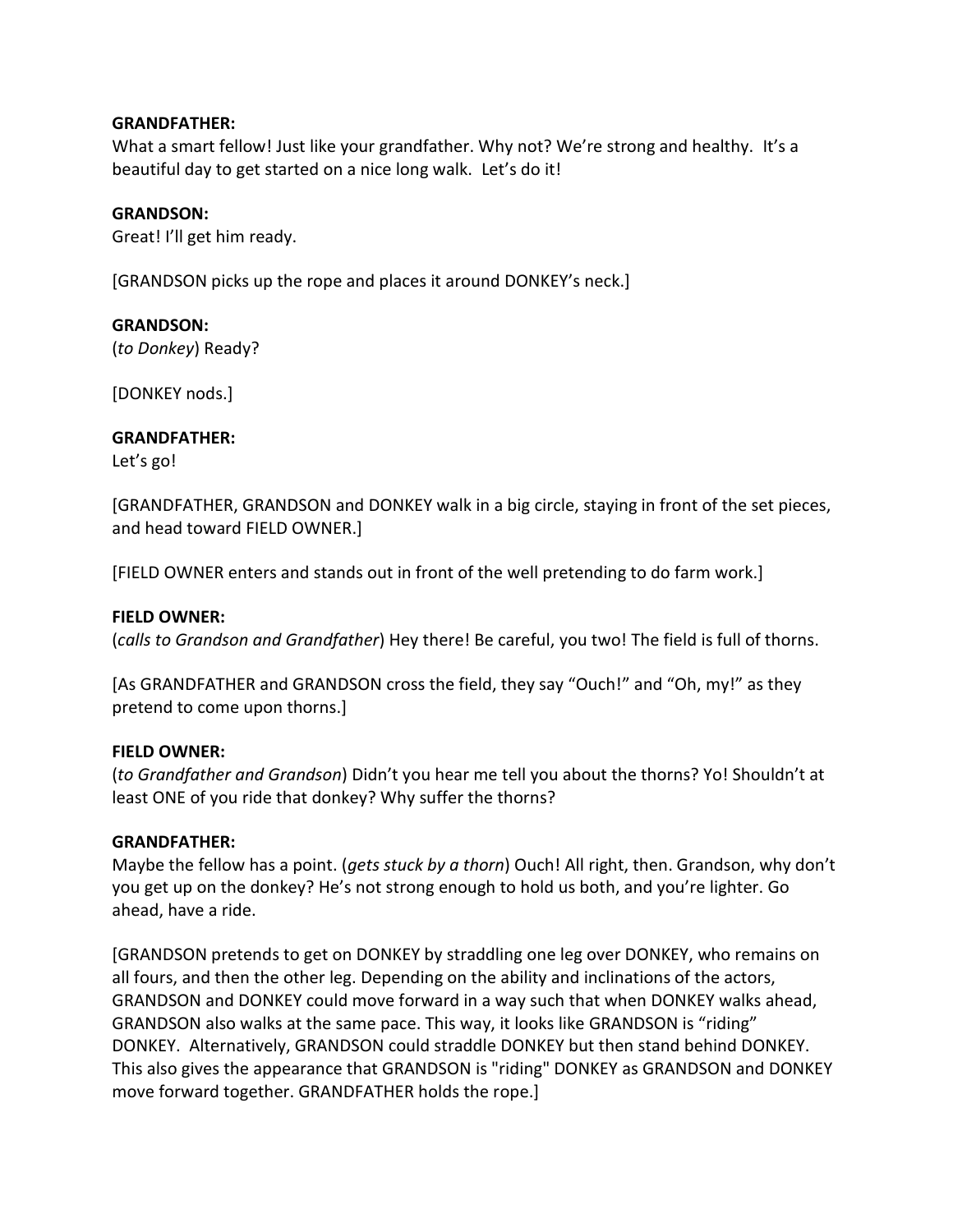#### **GRANDSON:**

Ahhh, this this sure beats walking! Are you sure you're okay, Grandfather?

#### **GRANDFATHER:**

I'm fine, just fine. (*gets stuck again by a thorn and shakes his hand in pain, but mutters under his breath so Grandson doesn't hear*)

[GRANDFATHER and GRANDSON exit.]

[FIELD OWNER exits.]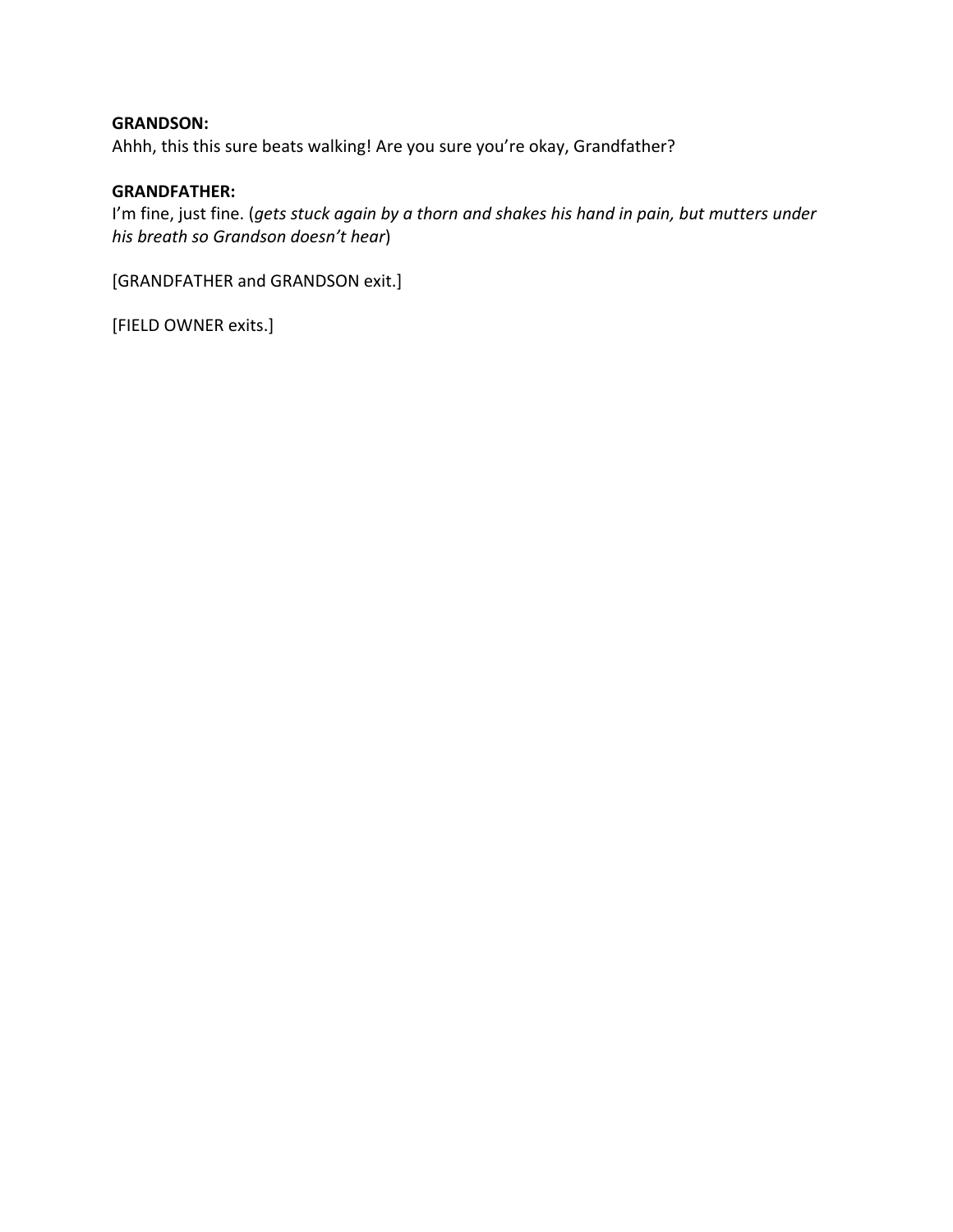### **Scene 2 – Field**

[**Stage set:** This scene takes place on one side of the stage, an area that portrays a field. If you have a painted backdrop, it shows trees in the background and fields in the foreground. A well for hauling water is also onstage. (See **Performance Notes** for suggestion on how to create a well.)]

[FARMER #1, FARMER #2, and FARMER #3 enter.]

[GRANDFATHER and GRANDSON enter on the side of FARMERS, who are all standing in the field. FARMERS are talking to each other in low voices.]

**FARMER #1:**

(*voice heard above the others*) It's an outrage! You tell them.

**FARMER #2:** Why should I? YOU tell them.

**FARMER #3:** I can't bear this another minute. I'LL tell them.

**FARMER #2:** Good. You do that.

**FARMER #3:** (*approaches Grandson and Grandfather*) Say, there. Where are you two headed?

**GRANDSON:** To Kompang.

**FARMER #1:** (*steps up*) That's a distance. And who is that older gentleman beside you?

**GRANDSON:** My grandfather.

**FARMER #1:** *(voice laced with anger)* Did you say your GRANDFATHER?

**GRANDSON:** I… just said that?

[Gasps and more mumbling from FARMERS.]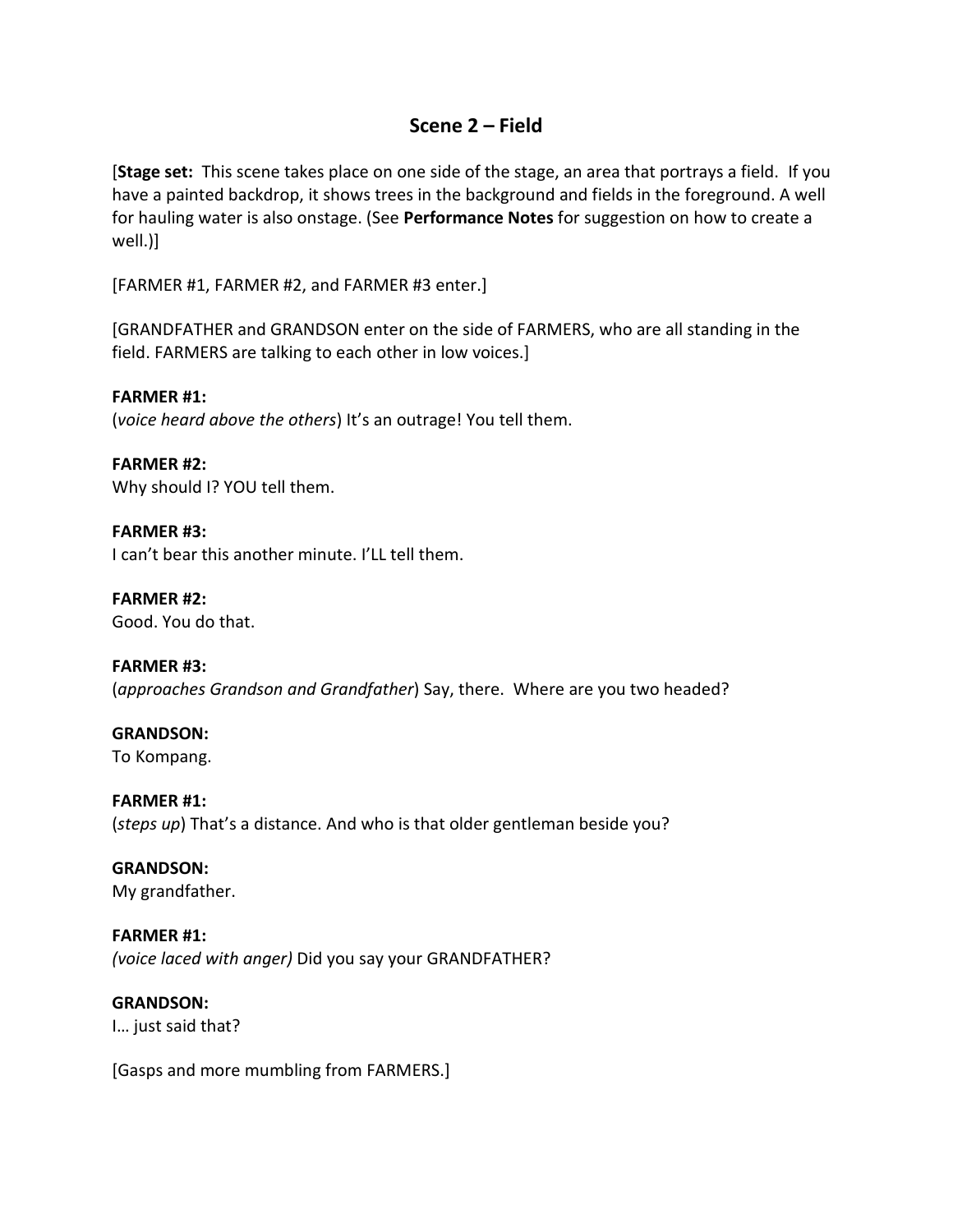#### **FARMER #2:**

(*displeased*) You see nothing wrong with your actions, young man?

#### **GRANDSON:**

What do you mean?

#### **FARMER #3:**

You're making your own grandfather walk behind! *(to audience*) WHAT is this world coming to? (*to Grandson*) Don't you have any respect for your elders?

#### **GRANDSON:**

But my Grandfather said–

#### **FARMER #2:**

And now you're blaming your own grandfather! This is too much!

#### **GRANDSON:**

Well, no, I mean... Well... Grandfather, I think they're right. I'll get down. Please, get up on the donkey.

[GRANDSON pretends to climb down by stepping over DONKEY to be in front of it; now GRANDSON is facing the audience. GRANDFATHER steps over DONKEY until he is completely behind DONKEY.]

#### **FARMER #2:**

Well, YOU told HIM.

#### **FARMER #3:**

Why should I even have to TELL him? (*arms upward*) Kids today!

[FARMERS exit, slapping each other on the back.]

[GRANDFATHER, GRANDSON and DONKEY gather themselves and pretend to talk among themselves for a few moments while GIRL AT THE WELL #1, GIRL AT THE WELL #2, GIRL AT THE WELL #3 enter and gather around the well. GIRLS pretend to talk happily among themselves.]

[GRANDFATHER, GRANDSON and DONKEY walk toward the well. As they do, GIRLS AT THE WELL. GIRLS AT THE WELL speak the following lines quickly.]

**GIRL AT THE WELL #1:** Who's he?

**GIRL AT THE WELL #2:** Who do you mean?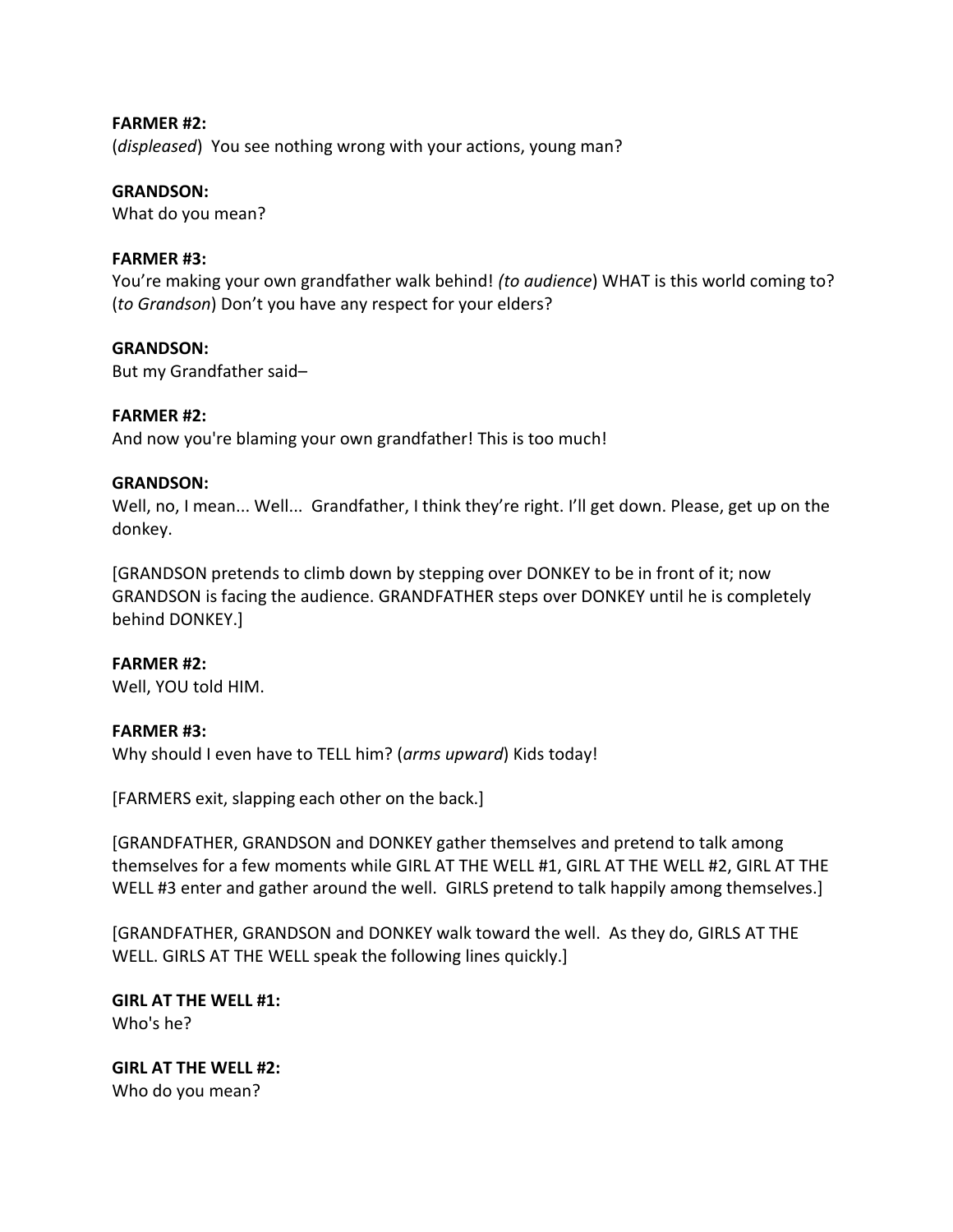#### **GIRL AT THE WELL #1:**

That young man. Do you know him?

**GIRL AT THE WELL #2:** (*looking*) Wish I did – cute!

**GIRL AT THE WELL #4:** Wait a minute!

**GIRL AT THE WELL #1:** What?

**GIRL AT THE WELL #4:** That cute young man is forced to walk behind his elder like a SERVANT.

#### **GIRL AT THE WELL #3:**

Is there no end to what grown-ups will make us do these days? (*calls to Grandfather and Grandson*) Good sirs, where are you headed?

[GIRLS swoon.]

[GRANDFATHER, GRANDSON and DONKEY reach the GIRLS AT THE WELL.]

#### **GRANDFATHER:**

We're headed to Kompang to sell this donkey. (*Donkey looks alarmed, then Grandfather says assuringly to Donkey*) We're finding you a good home, remember? (*Donkey looks relieved, then Grandfather turns to Girls*) But we still have a long way to go.

**GIRL AT WELL #1:**

(*pointing at Grandson*) Is that young man your servant?

**GRANDFATHER:** Why no! This is my grandson.

**GIRL AT WELL #2:** Well, then, I don't mind saying that you should be ashamed of yourself!

**GRANDFATHER:** What? Have I offended you?

#### **GIRL AT THE WELL #3:**

HE (*points to Grandson*) doesn't deserve to trudge behind you. You're treating him like a servant!!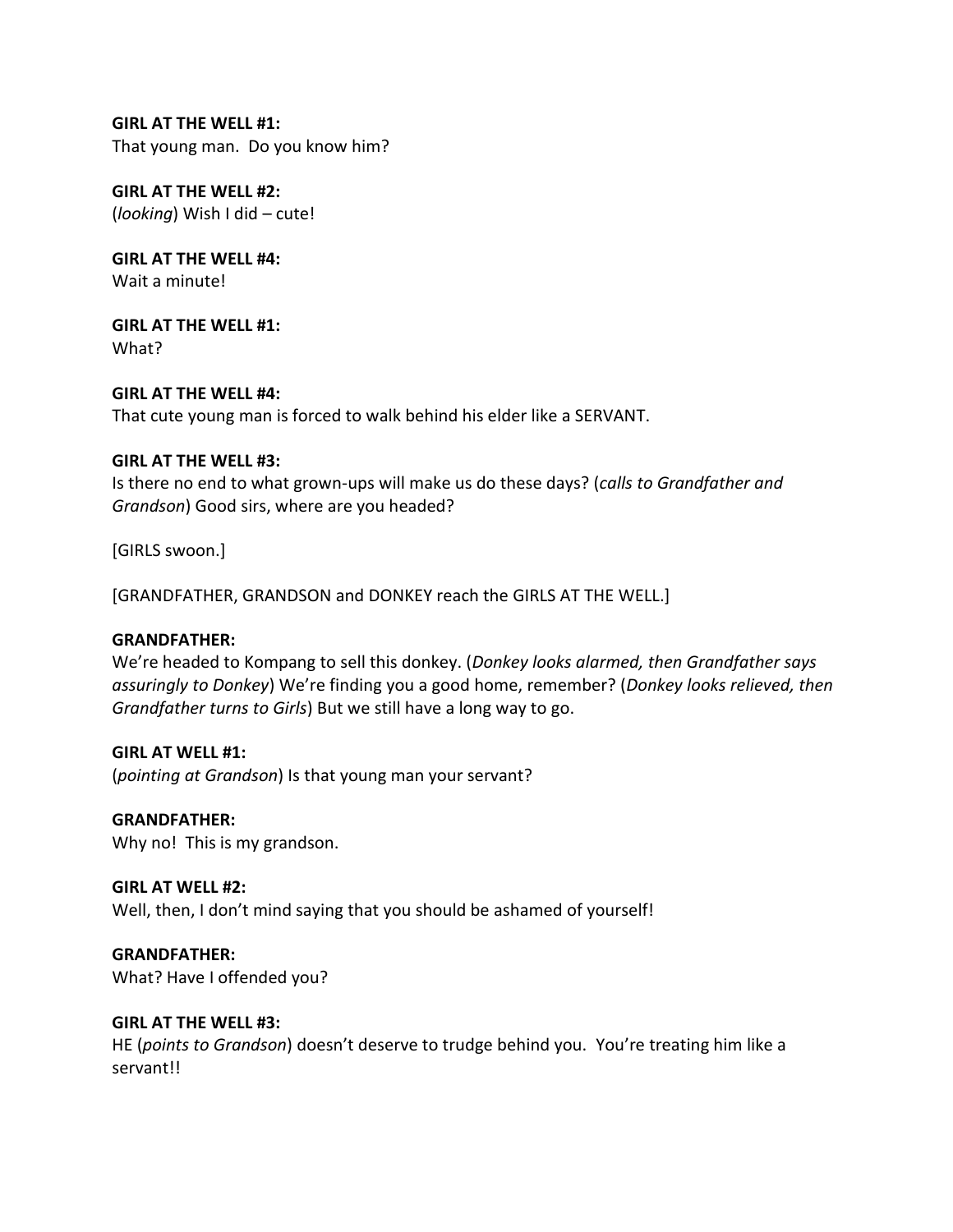#### **GRANDFATHER:**

Oh, I didn't think of it that way! (*to Grandson*) Here. Why don't we BOTH ride the donkey? Climb on up.

[GRANDSON straddles DONKEY. Now both GRANDFATHER and GRANDSON are behind DONKEY. DONKEY groans under the "weight."]

#### **GRANDFATHER:**

(*to Donkey*) You all right?

[DONKEY makes a noise as if trying to be obliging. DONKEY moves offstage. As DONKEY exits, walking on all fours, GRANDFATHER and GRANDSON likewise walk behind DONKEY as if they are both "riding."]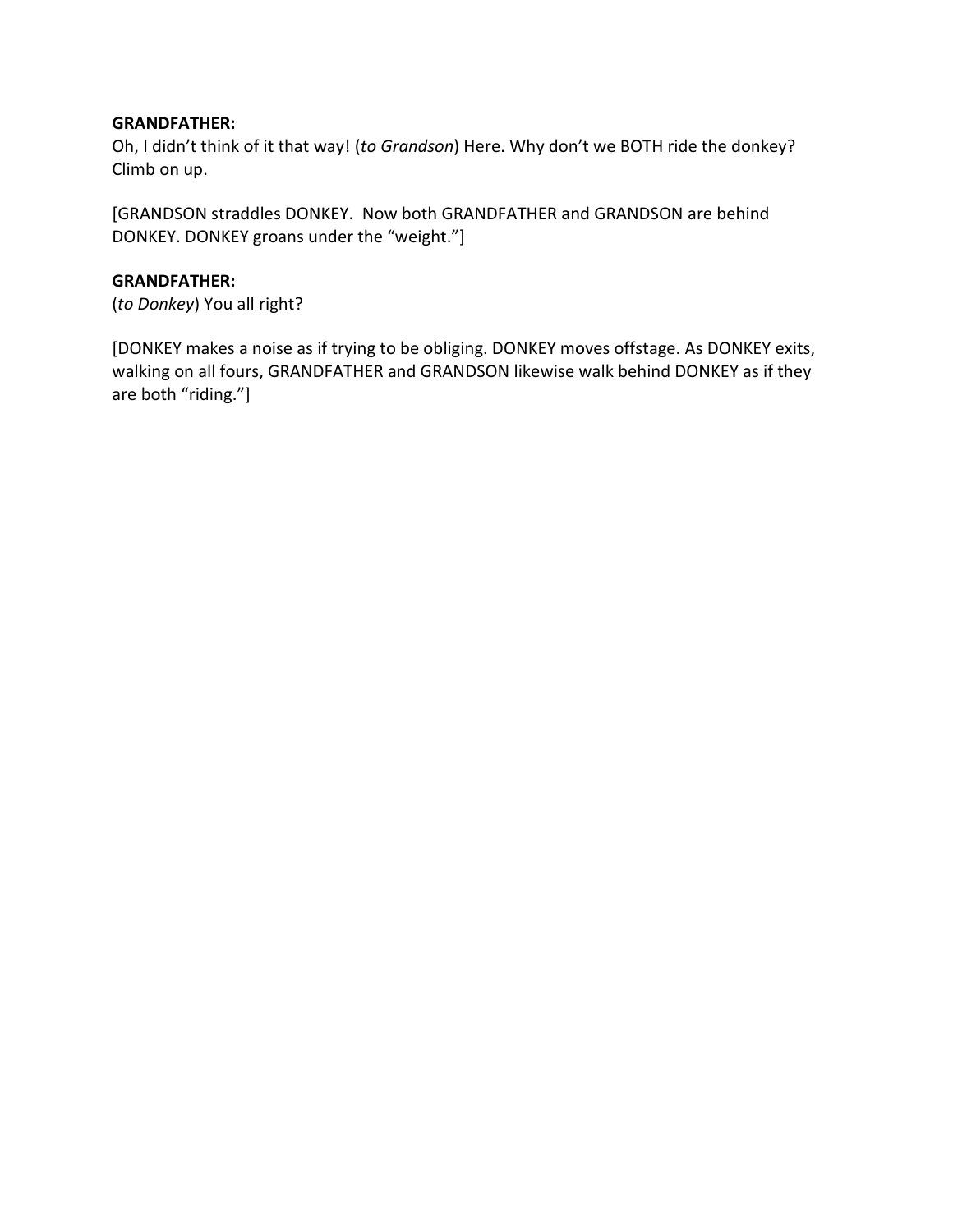## **SCENE 3 – Customhouse**

[**Stage set**: This scene takes place in the middle of the stage. If you have a backdrop, you can paint it to resemble the inside of a nice building. Paint brown vertical lines to give the illusion of wood paneling.]

[CUSTOMHOUSE OFFICER enters and stands behind a counter. (See **Performance Notes** on how to simulate a counter.)]

[Note: Later in this scene, DONKEY will be replaced by a cardboard donkey. Until the cardboard donkey is brought onstage, it should lean against the side of the stage. If the cardboard cutout is painted on one side, lean it against the stage with the unpainted side facing the audience. The cardboard donkey will be "tied up" with rope. (See **Performance Notes**.on how the cardboard donkey can be made to stand.)]

[GRANDFATHER and GRANDSON enter. They are still "riding" the DONKEY.]

#### **CUSTOMHOUSE OFFICER:**

Good afternoon. Where are you two going?

#### **GRANDFATHER:**

To Kompang.

#### **CUSTOMHOUSE OFFICER:**

And why are you taking this fine beast to Kompang, may I ask?

#### **GRANDFATHER:**

To sell- I mean, to find him a good home *(pats Donkey)*.

#### **CUSTOMHOUSE OFFICER:**

(*to audience*) Some people have no sense at all. (*wags finger at Grandfather*) You really think you will get a good price for this donkey if you work him so hard? Can't you hear him panting? (*Donkey pants*) The poor beast cannot carry you both!

#### **GRANDFATHER:**

I suppose you're right.

#### **CUSTOMHOUSE OFFICER:**

Of course I'm right!

[GRANDFATHER and GRANDSON look at each other. They both pretend to climb off of DONKEY.]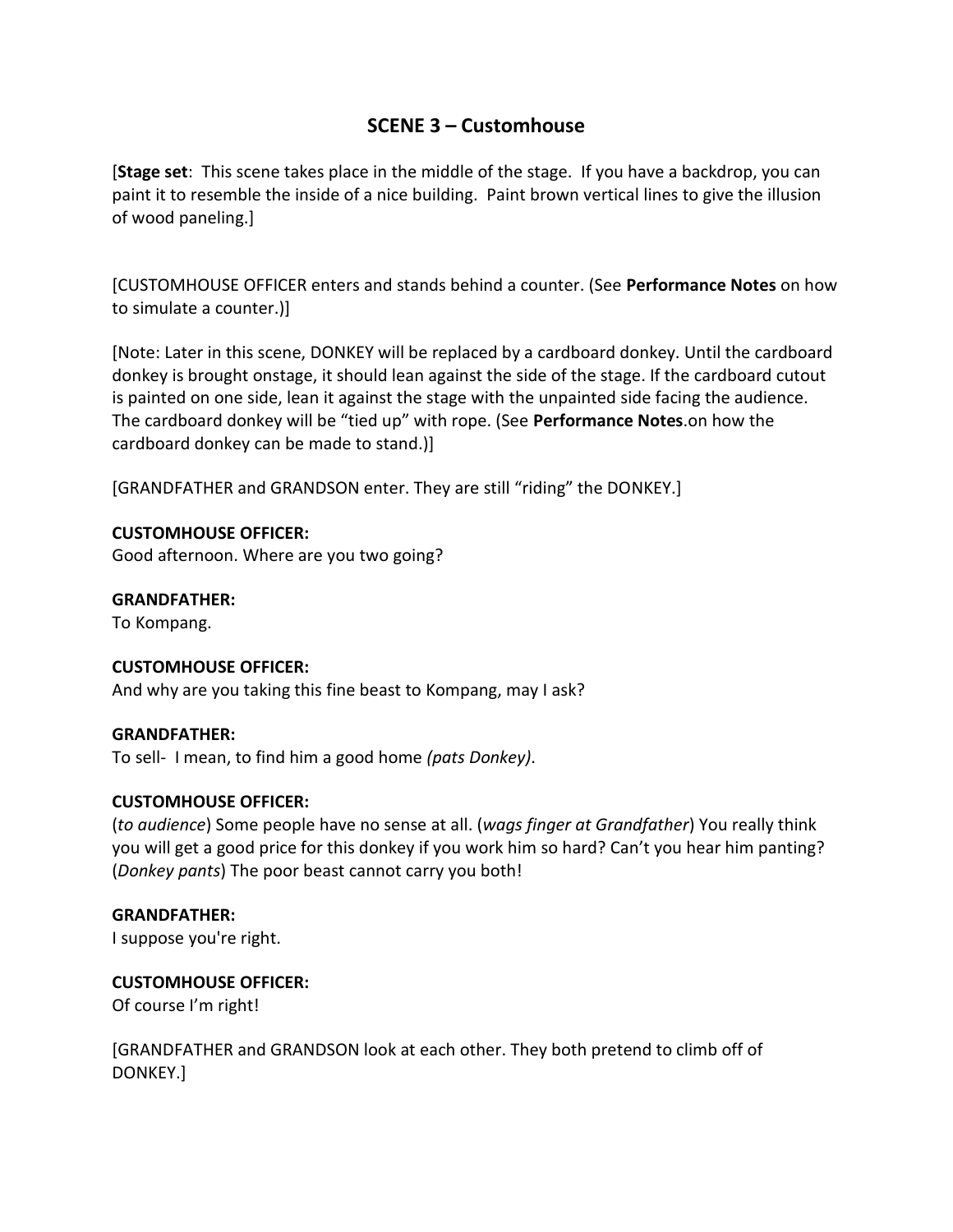#### **CUSTOMHOUSE OFFICER:**

(*crossing arms*) That's better.

#### **GRANDFATHER:**

Give us a minute, will you?

[GRANDFATHER ushers GRANDSON a few steps away from CUSTOMHOUSE OFFICER, and then they stop.]

#### **GRANDFATHER:**

This is a puzzle.

#### **GRANDSON:**

That's for sure! If the donkey walks next to us, that's not right. If I ride the donkey, that's not right. If you ride the donkey, that's not right either. And if we're BOTH on the donkey, we're REALLY in trouble. No matter what we do, we're always wrong!

#### **GRANDFATHER:**

There must be a good way to get this donkey to market. We just have to think about it.

[Holding their chin in their hands, GRANDFATHER and GRANDSON pass each other and each one walks a few steps in the opposite direction. They stop and turn around, facing each other (but not looking at each other). Once again, they approach each other, crossing and taking a few more steps in opposite direction. They stop and turn around, facing and this time looking at each other.]

#### **GRANDFATHER:**

Anything?

#### **GRANDSON:**

Well, the only thing I can think of is is tying the donkey to a pole and carrying him. You carry him at the front and I'll carry from behind. Then the donkey won't get tired, and no one will scold us.

#### **GRANDFATHER:**

Brilliant idea! Just what I was thinking myself! Look, here's a pole.

[GRANDSON takes the pole.]

#### **GRANDFATHER:**

We just need to get this donkey roped up to the pole. Then we'll hoist him up.

#### **GRANDSON:**

Okay. (*to Donkey* ) Come here, boy.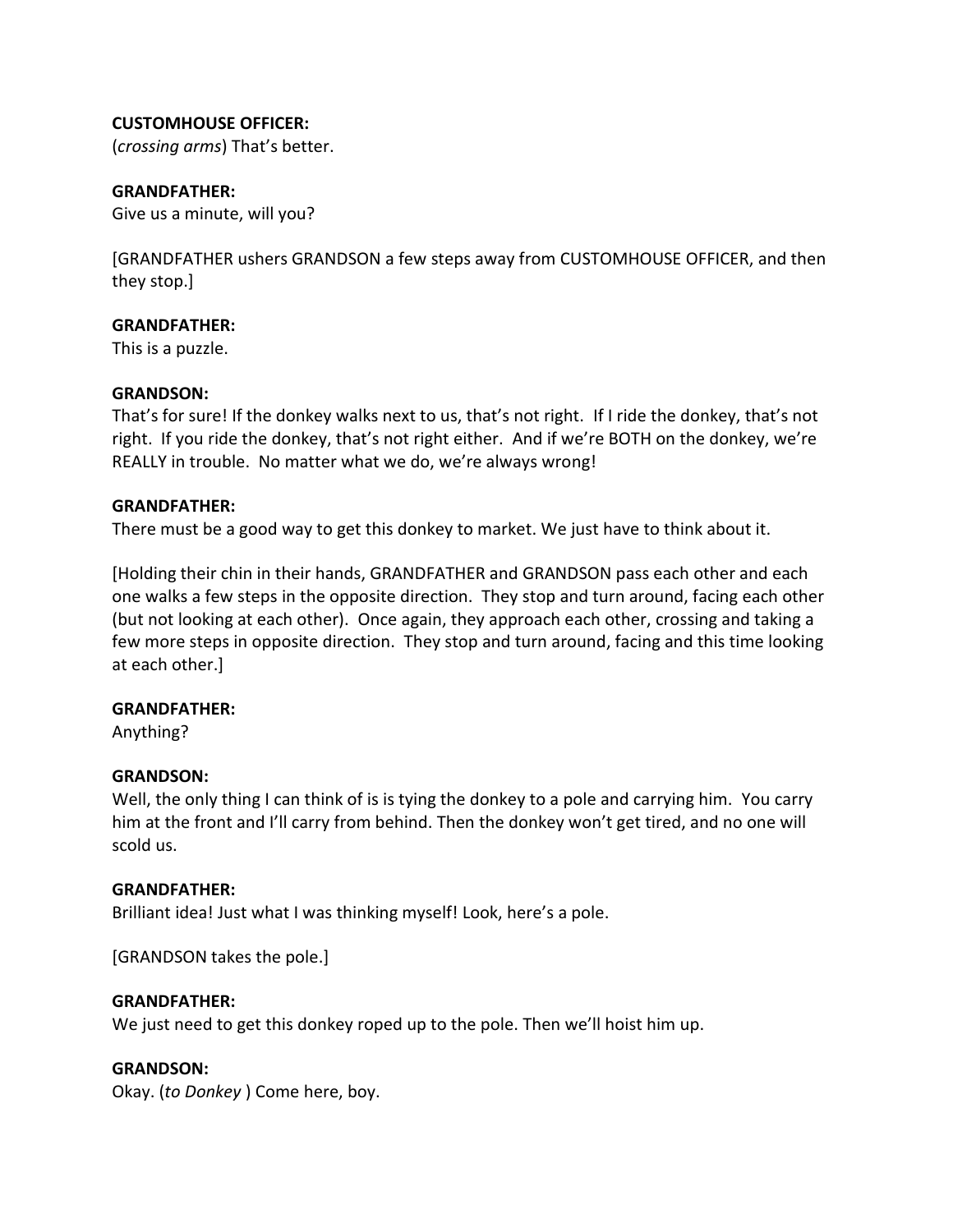[DONKEY looks at the pole and begins to gallop around the stage.]

#### **GRANDFATHER:**

Now come on. You'll be upside down, , won't that be fun?

[DONKEY runs around even faster.]

#### **GRANDSON:**

Hang on. I'll get him!

[GRANDSON runs around after DONKEY. DONKEY stays ahead of GRANDSON.]

#### **GRANDFATHER:**

Whoa, boy, slow down. It's okay. Come here. I've got some spinach for you.

[GRANDFATHER pulls some spinach out of his pocket. DONKEY stops and cautiously walks over to GRANDFATHER. GRANDFATHER feeds the spinach to DONKEY.]

[GRANDSON walks over to GRANDFATHER and DONKEY.]

#### **GRANDSON:**

That did it, Grandfather.

#### **GRANDFATHER:**

Now this donkey will get the ride of his life!

[DONKEY walks offstage. They tie the rope to the feet of the cardboard donkey and then to the pole with the picture side facing the audience. The cardboard donkey is then flipped upsidedown. GRANDSON and GRANDFATHER hoist the donkey up, acting as if the donkey is a great weight, and rest the pole on their shoulders, GRANDFATHER in front and GRANDSON in back.]

#### **GRANDFATHER:**

It took some time, but we finally got this right!

[VILLAGER #1, VILLAGER #2, and VILLAGER #3 enter. GRANDFATHER and GRANDSON walk towards VILLAGERS, carrying the cardboard donkey on the pole.]

[VILLAGERS point and laugh. They snicker to each other and gently tap each other on the shoulder.]

#### **VILLAGER #1:**

Hey, look at that!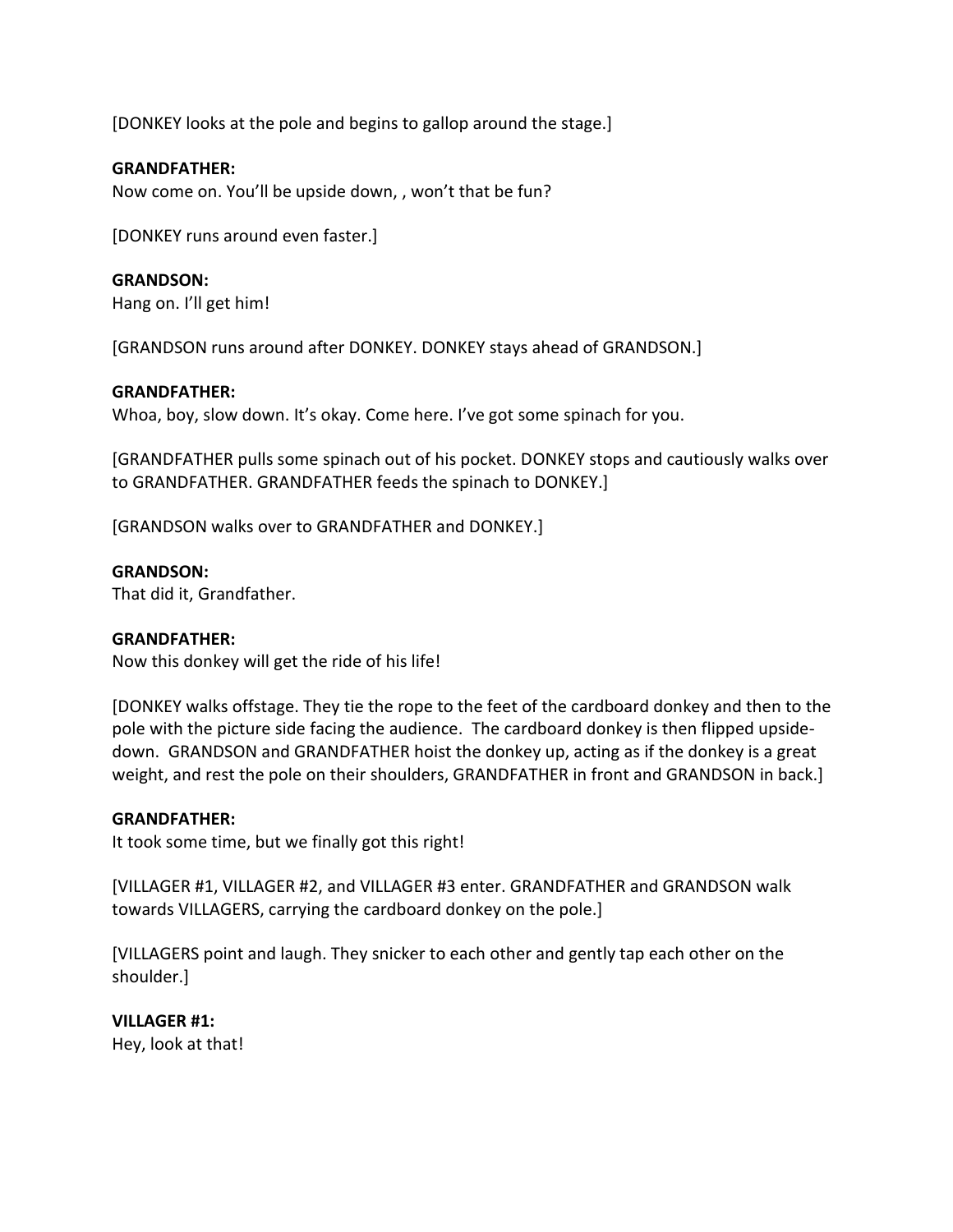#### **VILLAGER #2:**

Two men carrying a donkey! As I live and breathe.

#### **VILLAGER #1:**

Ha, ha. Have you ever seen anything like that in your life? (*calls to Grandfather and Grandson*) Seems like you fellows have missed the whole point of having a donkey!

#### **VILLAGER #2:**

The part about how how PEOPLE*—*NOT the donkey*—*are supposed to be riding!

**VILLAGER #3:** Wait till I tell my wife about this!

#### **GRANDFATHER:**

We happen to be following a well-thought through plan.

#### **VILLAGER #1:**

Is that right? (*laughs*)

#### **GRANDSON:**

We're going to Kompang to sell the donkey. And this way he won't get tired.

#### **VILLAGER #2:**

Well, you're right. HE definitely isn't the one who's going to get tired!

[VILLAGERS laugh and move offstage.]

#### **GRANDSON:**

(*calling to Villagers as they exit*) You'll see. We know what we're doing. (*to Grandfather*) Right?

#### **GRANDFATHER:**

Uh … sure.

[GRANDFATHER and GRANDSON exit, holding the pole with the cardboard donkey.]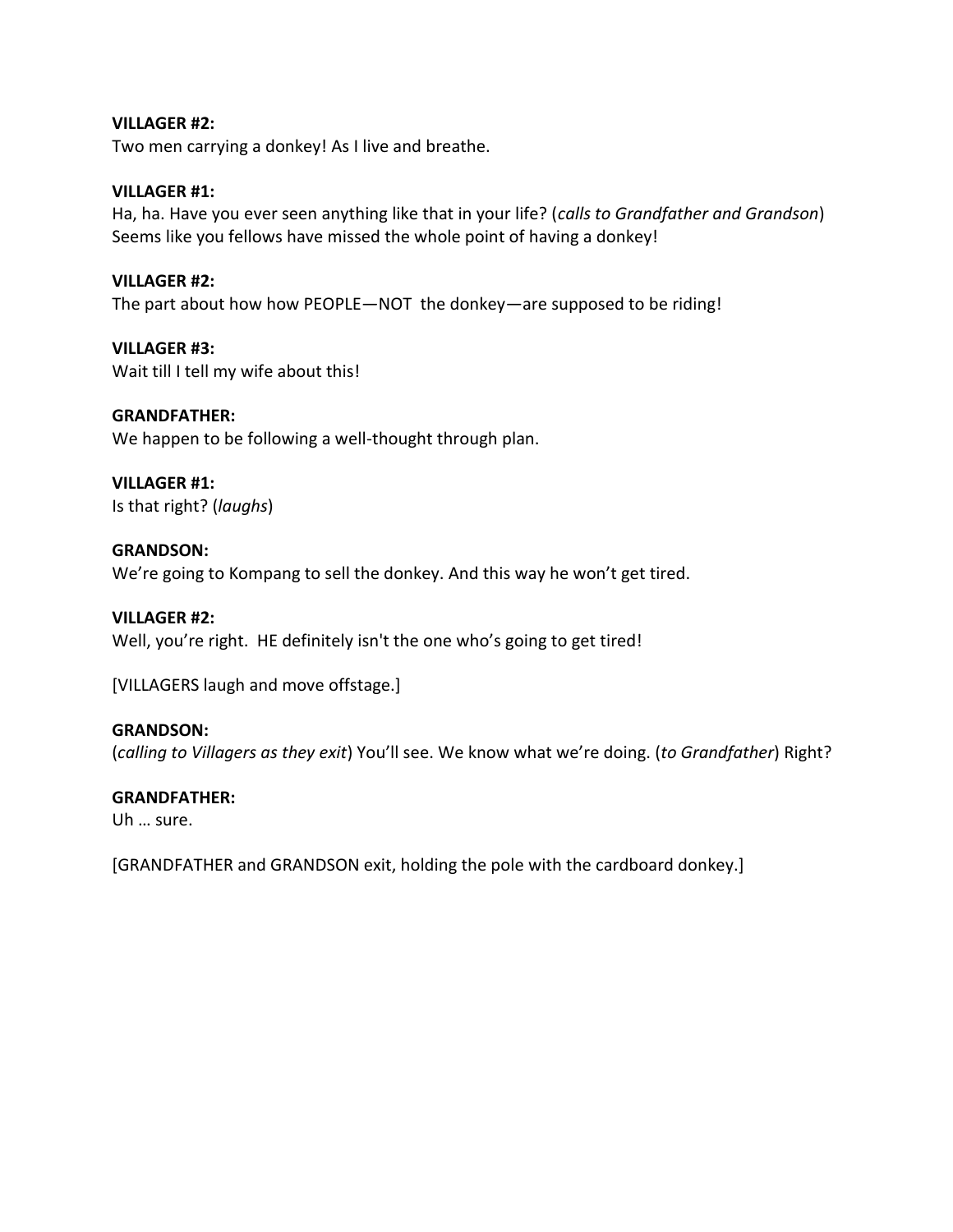## **Scene 4 – Town of Kompang**

[**Stage set**: This scene takes place at the other end of the stage. If you have a backdrop, you can paint a street with a few building and houses to represent the town. Use cardboard cutouts that signify village shops and stalls. (See **Performance Notes** for a description on how to create this effect).]

[VILLAGER #4, VILLAGER #5, VILLAGER #6, and VILLAGER #7 of Kompang enter. They mimic doing business, trading things and talking to each other. Then VILLAGERS #4-#7 freeze.]

[GRANDFATHER, GRANDSON and cardboard donkey enter from the opposite side of the stage as the villagers. GRANDFATHER and GRANDSON carry in the cardboard donkey.]

#### **GRANDSON:**

I give up! There's no right way to bring this donkey to market.

#### **GRANDFATHER:**

People are so difficult.

**GRANDSON:** We tried EVERYTHING!

#### **GRANDFATHER:**

Here's a thought. Let's do what WE think is best, and go back to our original plan. We'll let the donkey walk to town. What do we care what other people say!?

#### **GRANDSON:**

Yeah! Let them say it! Good idea, Grandfather!

[GRANDFATHER and GRANDSON high-five. Then they set down the cardboard donkey and untie him. They stand in front of the cardboard donkey as they do this. Stagehands move the cardboard donkey offstage. DONKEY re-enters the scene.]

#### **GRANDSON:**

It can't be far to Kompang now. Is it?

#### **GRANDFATHER:**

We're almost there.

[VILLAGERS #4-#7 unfreeze.]

[GRANDFATHER, GRANDSON, with the cardboard donkey, walk toward the area portraying the Village of Kompang, formerly the section of the stage used for area outside of GRANDFATHER and GRANDSON's home in Scene 1, and redecorated as indicated prior.]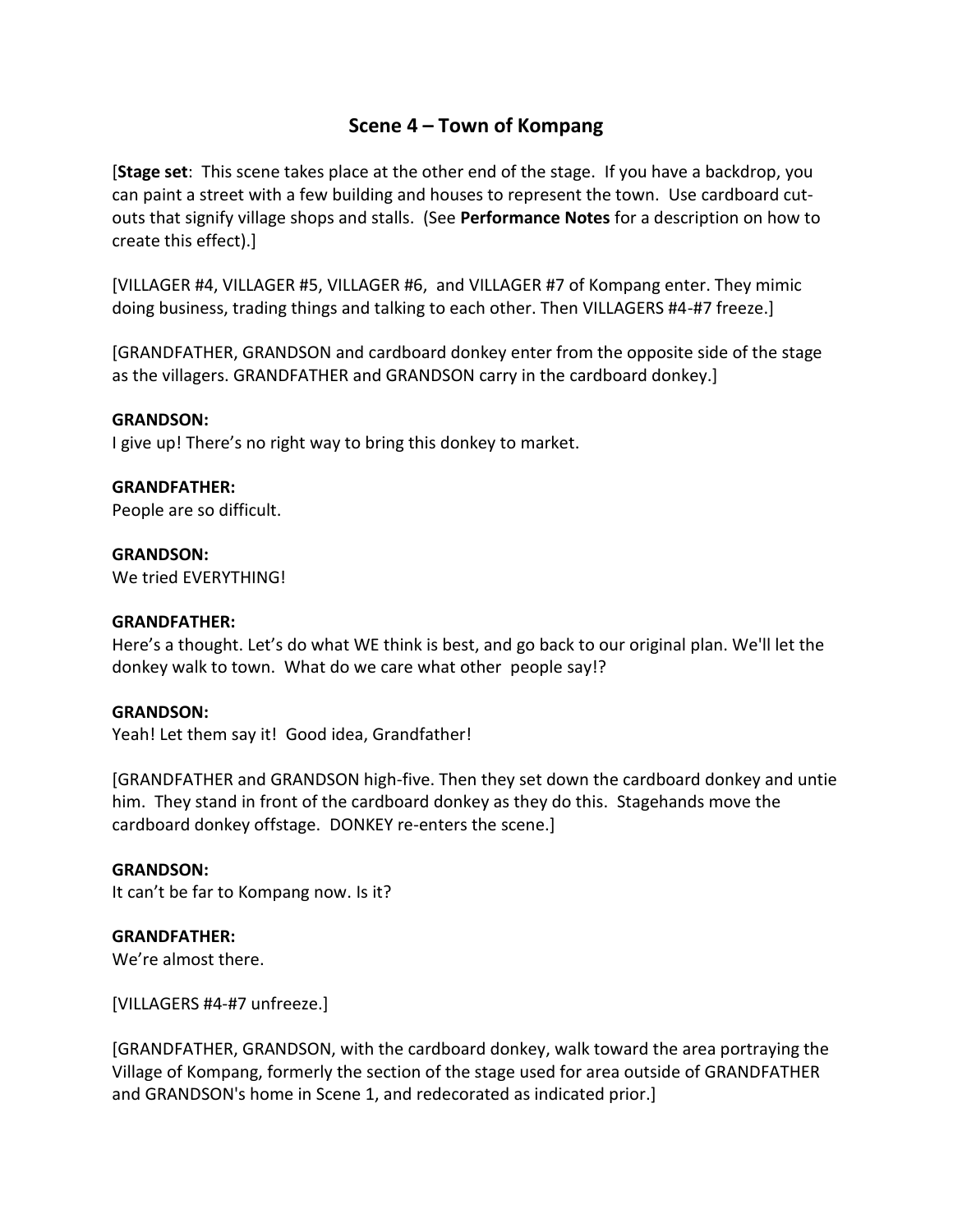[VILLAGERS #4-#7 appear interested in DONKEY as GRANDFATHER and GRANDSON walk toward them. GRANDFATHER AND GRANDSON set down the cardboard donkey and untie him. They stand in front of the cardboard donkey as they do this. Stagehands move the cardboard donkey offstage. DONKEY re-enters the scene.]

[GRANDFATHER and GRANDSON pet DONKEY.]

[VILLAGER #5 steps forward.]

**VILLAGER #5:** What a great looking donkey!

**GRANDFATHER:** Thank you. You, sir, have excellent taste in donkeys.

**VILLAGER #5:** *(to Villager #6*) Come take a look at this donkey.

**VILLAGER #6:** Such a handsome fellow. May I pet it?

**GRANDFATHER:** Sure, why not?

[VILLAGER #6 pets DONKEY. DONKEY is happy.]

**VILLAGER #7:** (*calls from the group of Villagers*) Hey, can I check out your donkey, too?

**GRANDFATHER:** If Donkey doesn't mind, we don't.

[VILLAGER #7 and VILLAGER-#8 gather around to pet and admire DONKEY. DONKEY preens.]

**VILLAGER #5:** I don't suppose you'd be willing to discuss selling this donkey.

[GRANDFATHER and GRANDSON look at each other.]

**GRANDFATHER:** We might consider it.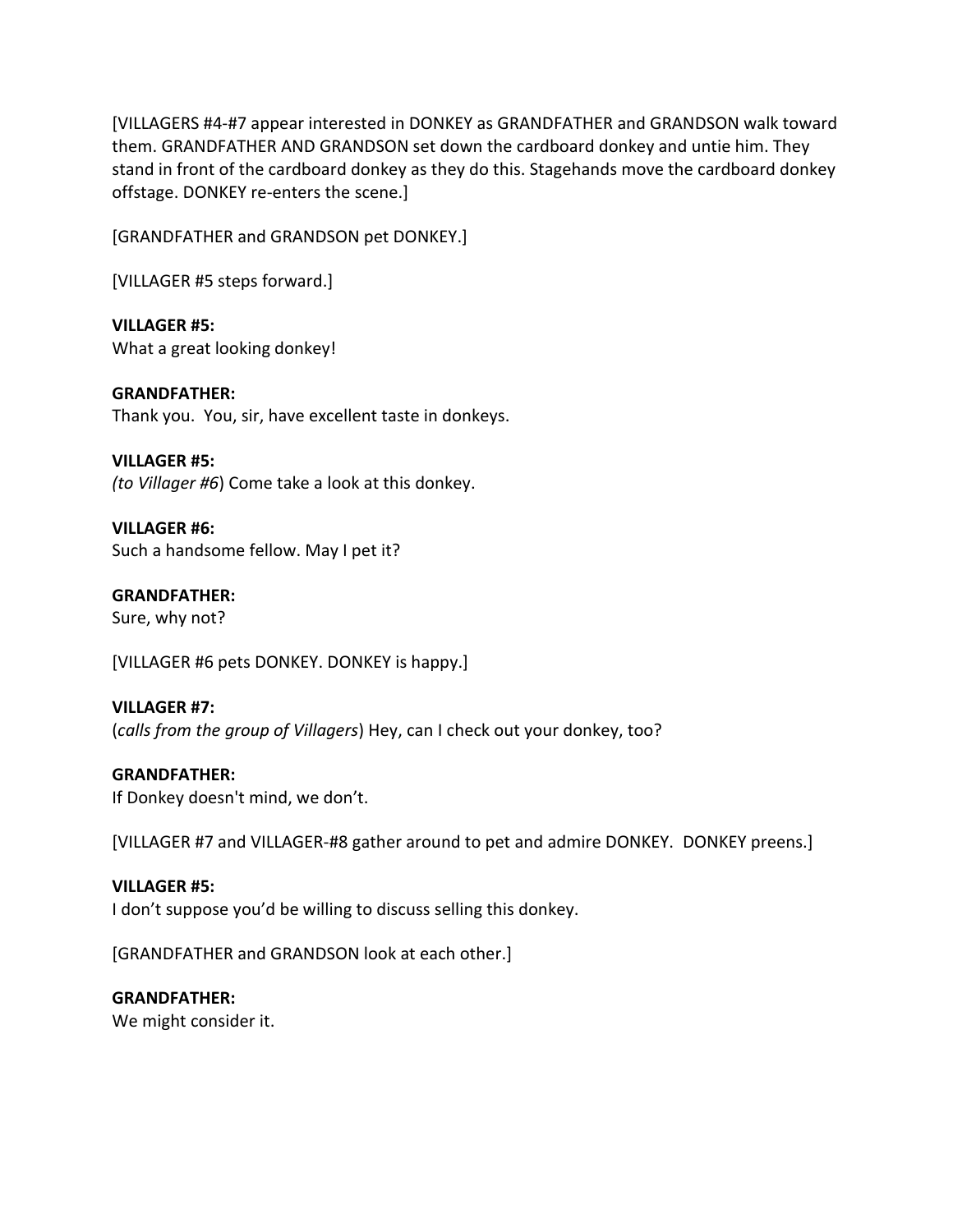#### **VILLAGER #5:**

Great! We don't see many donkeys of this caliber around these parts. How about coming back with us to our spinach farm and talking it over?

#### **GRANDFATHER:**

You have a spinach farm?! (*to audience*) I have a feeling this is going to work out.

[VILLAGER #5, VILLAGER #6, GRANDFATHER and GRANDSON start to walk offstage. They stop when VILLAGER #6 speaks the next line.]

#### **VILLAGER #6:**

I've never seen you around here before. Say, are you from one of the larger villages? The two of us are thinking about moving away from Kompang.

#### **GRANDFATHER:**

Why is that?

#### **VILLAGER #6:**

It just seems that in a small town, everyone has something to say about what you're doing. Don't you sometimes just want to do things your own way?

#### **GRANDFATHER:**

(*smiles, to Grandson*) Oh, from time to time.

[GRANDFATHER puts his arm around GRANDSON. GRANDFATHER and GRANDSON exit, along with VILLAGER #6 and VILLAGER #6.]

[If you have a curtain, close it now. If you do not, fade the lights. If you have no stage lights, all actors come on stage and bow to the audience.]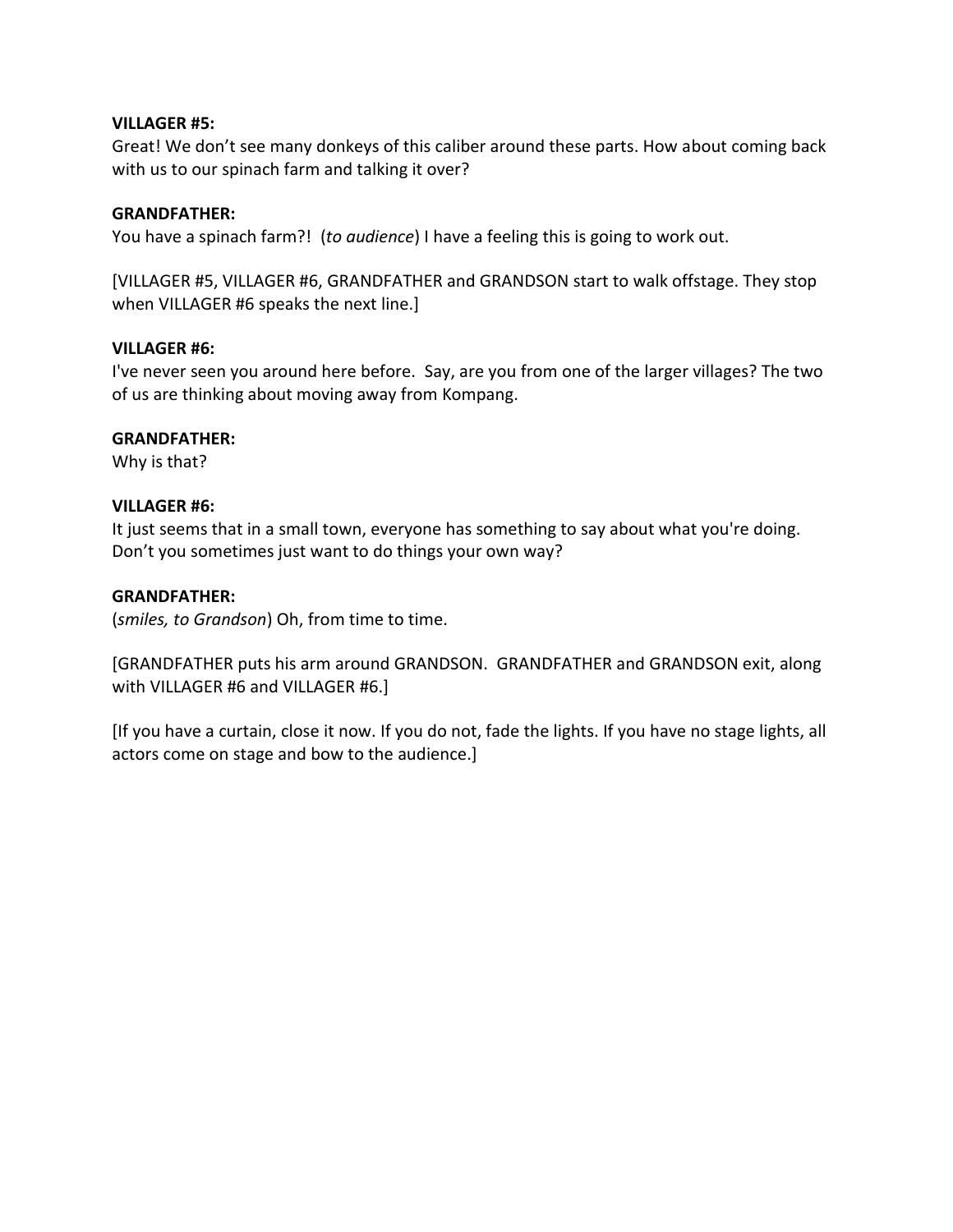# **Performance Notes for A Donkey to Market**

## **THREE WAYS THAT STUDENTS AND TEACHERS CAN UTILIZE THIS PLAY:**

**1.** S*tudents can read the play out loud from their seats*. In this case, the students read their lines and do not read the stage directions that are in italics and brackets.

**2.** *Students can perform the play in the classroom*. Clear an area that can be used as the stage. Have the audience sit on the floor in front of the stage. Student in the play can make simple costumes and/or sets from paper. When the scenes change, the characters could walk to the side of the room, behind the audience and then come back on stage.

**3.** *Students can perform the play onstage*. This will take much more prep work by both the teacher and students. In this case, costumes can be created, and students can design sets.



- GRANDFATHER and GRANDSON Plain, bland colors and baggy pants rolled or cuffed. They wear triangle shaped Cambodian hats. No shoes if possible.
- DONKEY Gray clothes. Make ears from fabric and attach to a headband. Make a tail from gray fabric or from cardboard and pin or Velcro to the waist band of pants. Optional: A piece of circular white fabric attached to the front of the gray shirt, as the stomach fur.
- FARMERS/MALE VILLAGERS Plain cloths, dull colors, old shoes and same hats as GRANDFATHER and GRANDSON.
- WELL WOMEN/FEMALE VILLAGERS Long, flowing skirts, handkerchiefs covering their hair and no shoes if possible.
- CUSTOMHOUSE OFFICER Wears clothing that looks like a uniform including a button-down shirt and overcoat. Pants and coat should be the same color.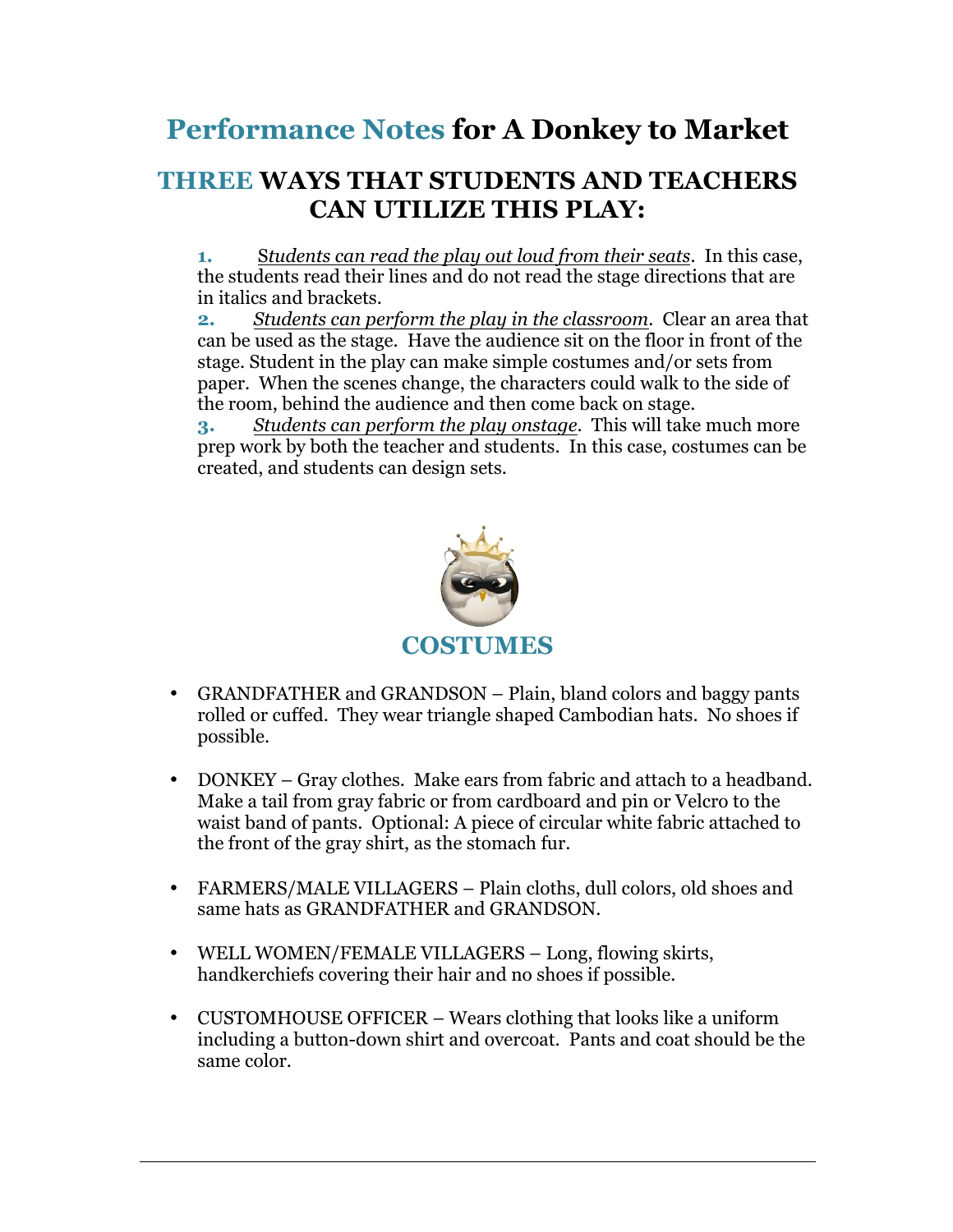

## **Scene 1**

- Feed bucket.
- Stalks of hay. You can make these flat, by painting rectangular pieces of cardboard to look like hay, or you can use small cardboard boxes- tape them up and paint them to look like hay. Another option is to use a hay bundle. You can cut long strips of cardboard and yellow paper, bundle them altogether, and tie it up with a string.
- Feed for GRANDFATHER to give to GRANDSON. You can get a sack or a brown paper bag and write "FEED" on it in black marker. GRANDFATHER can reach into the bag and pretend to pull out a handful of food.
- Bag for GRANDFATHER and GRANDSON to take on their journey.

### **Scene 2**

- Buckets at the well.
- Farming tools (safe and age appropriate). You can use plastic tools or make some from cardboard.

## **Scene 3**

- Clipboard and papers for the CUSTOMHOUSE OFFICER.
- A pole  $(5' \text{ long})$
- Rope to tie up the donkey
- Carrots for GRANDFATHER to put in his pocket. These can be real or made from cardboard.
- Fake Donkey. This can be made out of cardboard so that the GRANDFATHER and GRANDSON can tie it up. Use a large piece of cardboard from an old refrigerator box. Cut out and paint to look like a donkey. Cut another piece of cardboard about 1 ft by 1 ft, fold it in half, and attach the fold to the back of the cardboard donkey using duct tape. This forms a hinge and helps it stand up.

Paint the cardboard donkey to match the costume of the real DONKEY. Make another set of ears from fabric to match DONKEY'S ear headband and attach to cardboard donkey.

### **Scene 4**

• Food and goods for the VILLAGERS to carry and sell. Bags of grain, etc, for VILLAGERS to sell. You can get sacks and/or paper bags and write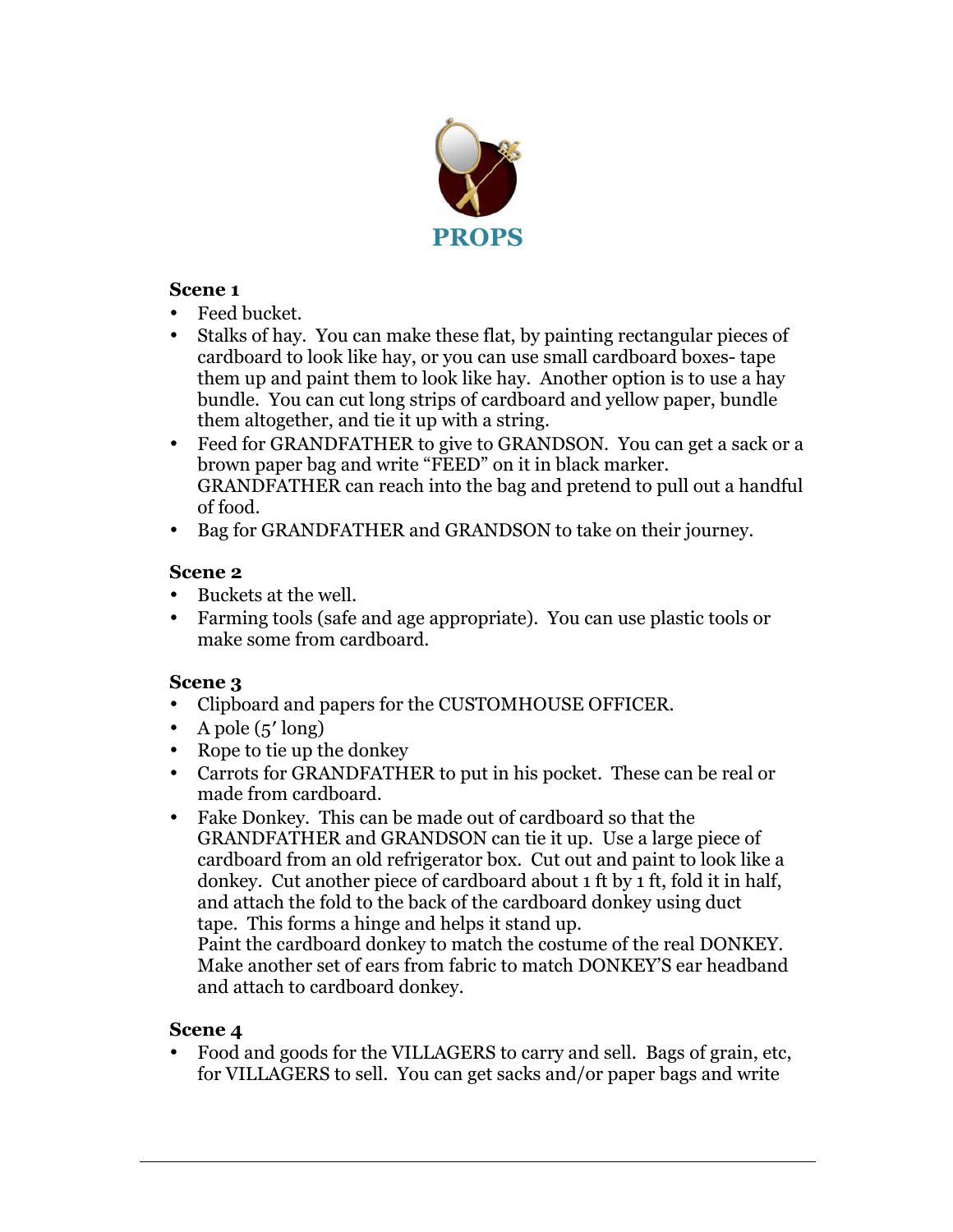"GRAIN", "RICE", etc. on them. You can also make fake fruit and vegetables and other items from cardboard.

• Cardboard Donkey (same as Scene 3).



If you want to, paint a backdrop to show a basic countryside, with a forest, a field, some streams, etc. This will stay up throughout the play. The items on stage will signify the locations:

 1) On one side of the stage, place the well. 2) In the middle of the stage, place the CUSTOMHOUSE OFFICER'S counter (See below for details on how to make). 3) On the other side of the stage, place the stalls and signs for the town (Made the same way as CUSTOMHOUSE OFFICER'S counter).

**Scene 1**: This scene can happen at the front of the stage. GRANDFATHER, GRANDSON, and DONKEY can stand in front of all the set pieces.

**Scene 2:** This scene takes place on the side with the well. The well can be made from a plastic outdoor trashcan. Paint the trashcan with gray round circles with white outlines to make it look like stone.

**Scene 3:** This scene takes place in the middle of the stage. The counter for the CUSTOMHOUSE OFFICER can be made from cardboard. Paint a large piece of cardboard (4'x5′) to look like wood paneling (brown vertical streaks). Attach a milk crate to the back of it using wire. This will help it to stand upright and keep it secure.

Paint another long piece  $(4'x6'')$  and attach it to the top- the  $4'$  side-sing duct tape at the seam underneath. This will be the counter top. Make a 6" triangular out of cardboard and attach it under the counter top, in the middle. This will help hold it up. This provides a surface on which you can set papers and a clipboard.

See images: